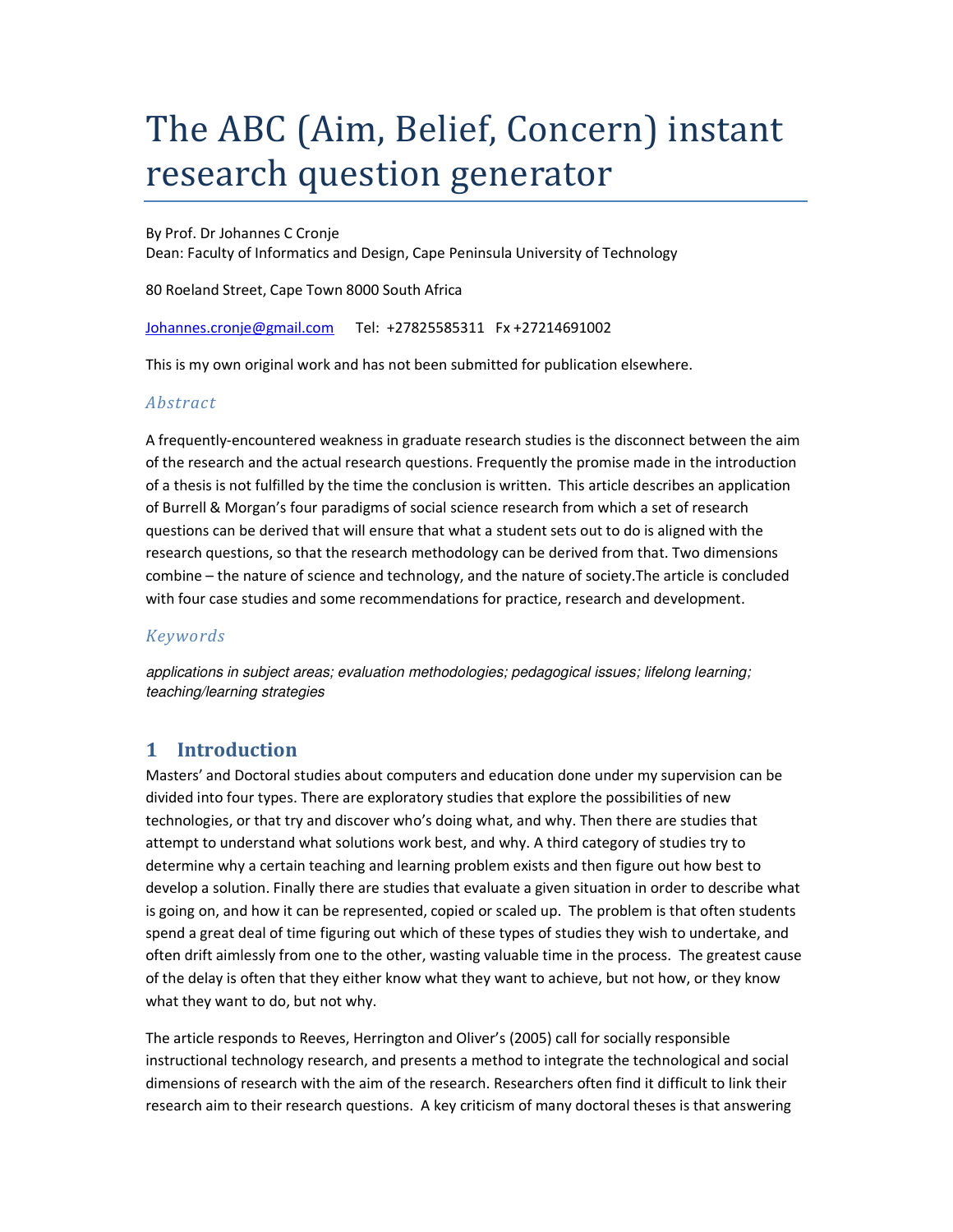the research questions is not likely to achieve the objectives of the research. The aim of this paper is to describe a tool that enables researchers to align their research aims and research questions. Two questions drove the research: What are the key aims, beliefs and concerns of researchers, and how should these be aligned to generic research questions?

Over the years I have developed a tool that helps students ensure that their research questions are linked directly to their research aims. It is loosely based on the work of Burrell & Morgan (1979) as elaborated on by Roode (1993). The model considers the (A) aim of the research, the implied researcher's (B) belief in the nature of scientific truth and the role of technology, and the (C) conceptualisation of the research as it relates to society. The tool has been the starting point of numerous idea-generating sessions with students about to embark on their masters' or doctoral studies. It has also been very useful in assisting students recover from devastating reports by external examiners whose main criticism is that the research is incoherent. It is presented here in the hope that it will help other students and supervisors to explore the possibilities that it offers in the development of a clear research focus.

Thus far this introduction has explained the aim, research questions, background and rationale of the paper. The rest of the paper will provide the theoretical underpinnings, explain the development of the model and test it against four purposely sampled cases, before presenting a case study showing how the model may be used for further research.

# 2 Theoretical underpinnings:

#### 2.1 The position of socially responsible research

As early as 2011 Tom Reeves (2001) suggested that socially responsible research took place in what Stokes (1979) called Pasteur's quadrant. For Stokes (1997) there are two dimensions of research – research inspired by a quest for fundamental understanding, and research influence by considerations of use. Research which is aimed both at understanding and usefulness falls into Pasteur's quadrant.

| Applied and Basic research           |    |                               |                                          |  |  |
|--------------------------------------|----|-------------------------------|------------------------------------------|--|--|
| Quest for fundamental understanding? |    | Pure basic research<br>(Bohr) | Use-inspired basic research<br>(Pasteur) |  |  |
|                                      | No |                               | Pure applied research                    |  |  |
|                                      |    |                               | (Edison)                                 |  |  |
|                                      |    | No                            | Yes                                      |  |  |
|                                      |    | Considerations of use?        |                                          |  |  |

Figure 1 Pasteur's Quadrant (Stokes, 1997)

As a researcher working in Pasteur's quadrant one needs to take a very clear stand in terms of one's belief in what constitutes fundamental understanding, as well as the nature of usefulness. In other words, is my position regarding the nature of fundamental understanding primarily objective, or primarily subjective? Furthermore one needs to establish whether one's concern is for the use to be abstract or concrete. This is where Burrell and Morgan's (1979) model is very useful.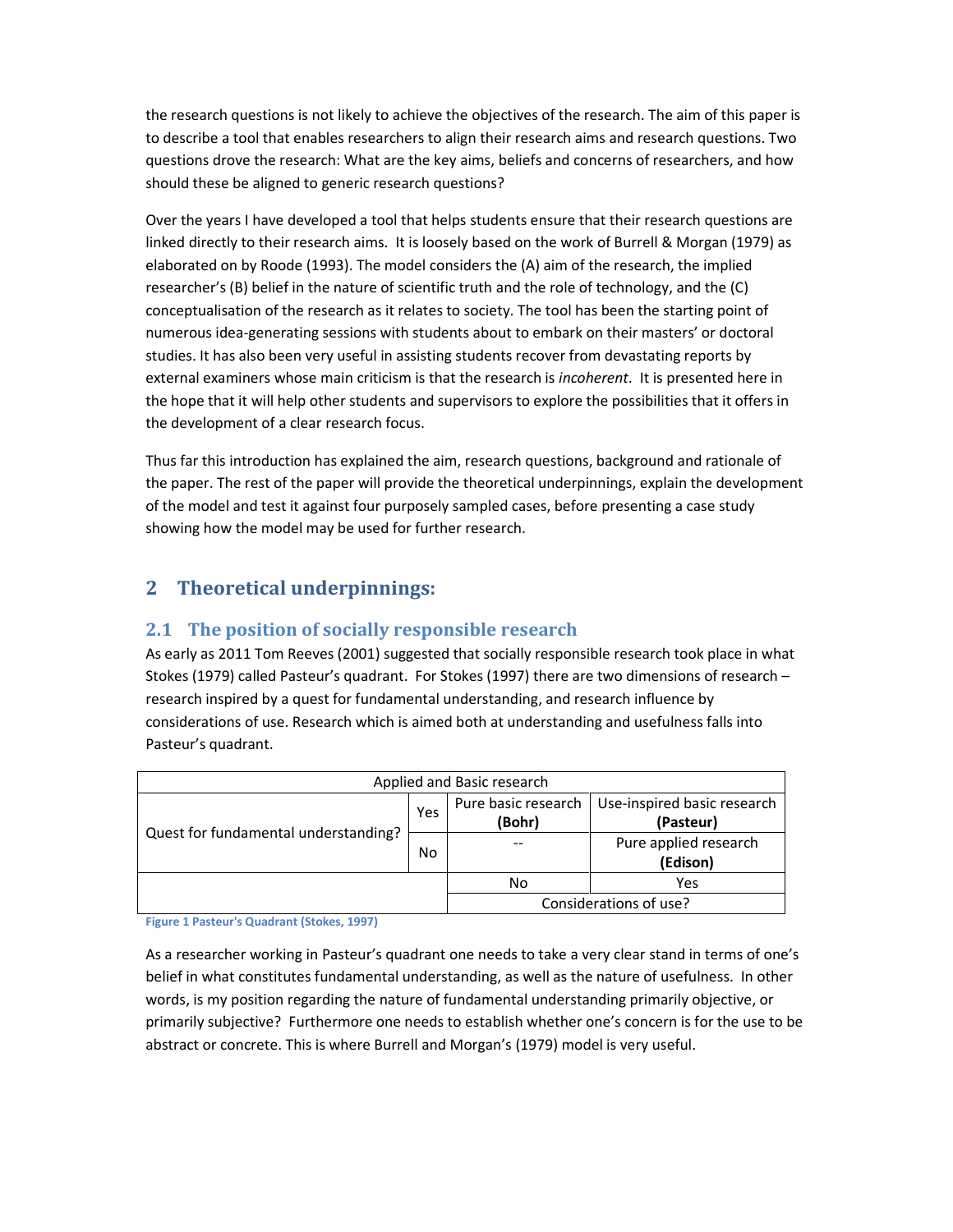## 2.2 Four paradigms of social science research and their aims

Burrell & Morgan (1979) identify two dimensions along which social science research is conducted. These are the nature of social science and the nature of society. They place these two dimensions at right angles, and thus create four mutually exclusive paradigms. The nature of social science research varies between positivist and anti-positivist. The nature of society varies from a society of regulation to a society of radical change. The end result is a two-by-two matrix.

| Sociology of radical change |                         |                              |            |  |  |
|-----------------------------|-------------------------|------------------------------|------------|--|--|
| Anti-positivist             | <b>Radical Humanist</b> | <b>Radical Structuralist</b> | Positivist |  |  |
|                             | Interpretive            | <b>Functionalist</b>         |            |  |  |
| Sociology of regulation     |                         |                              |            |  |  |

Figure 2 Four paradigms for the analysis of social theory. Source: Burrell & Morgan (1979:22)

Figure 2 shows the four quadrants identified by Burrell & Morgan. The following section will describe each of the paradigms in one sentence, and give my interpretation of the *aim* of each of the paradigms.

#### 2.3 Radical humanist

Radical humanists are interested in the subjective world, but feel the need to transcend or even overthrow current societal arrangements. Their aim is to explore alternatives.

#### 2.4 Interpretive

Interpretivists believe that the human experience of the world is subjective, and they have a concern to understand it as it is. Their aim is to explain situations.

#### 2.5 Functionalist paradigm

Functionalists believe that the world is objectively discoverable, and that things can be improved by "tightening up" the rules. Their aim is to develop solutions.

#### 2.6 Radical structuralist

The radical structuralist view is based on an objective world view. They concentrate on structural relationships, believing that radical change is built into the very nature of society. Their aim is to describe the position as it is.

The Burrell & Morgan (1979) model is showing its age and has been criticised, notably by Deetz (1996), specifically for the exclusive nature of the paradigms. Roode (1993) overcomes the problem by suggesting that research can be done in more than one quadrant if it is done sequentially. The mutually exclusive nature of the paradigms, however, has made it very useful in the generation of research questions that are focused on achieving a specific aim. Thus what for some could be seen as a weakness in the model, can be considered a strength here.

# 3 The adaptation of the model to embrace socially responsible research in educational technology

The purpose of the ABC Instant research question generator is to assist relatively inexperienced researchers to reach an initial understanding of what it is that they wish to do. In order to help them understand the relatively complicated terms used by Burrell & Morgan (1979) and Roode (1993) it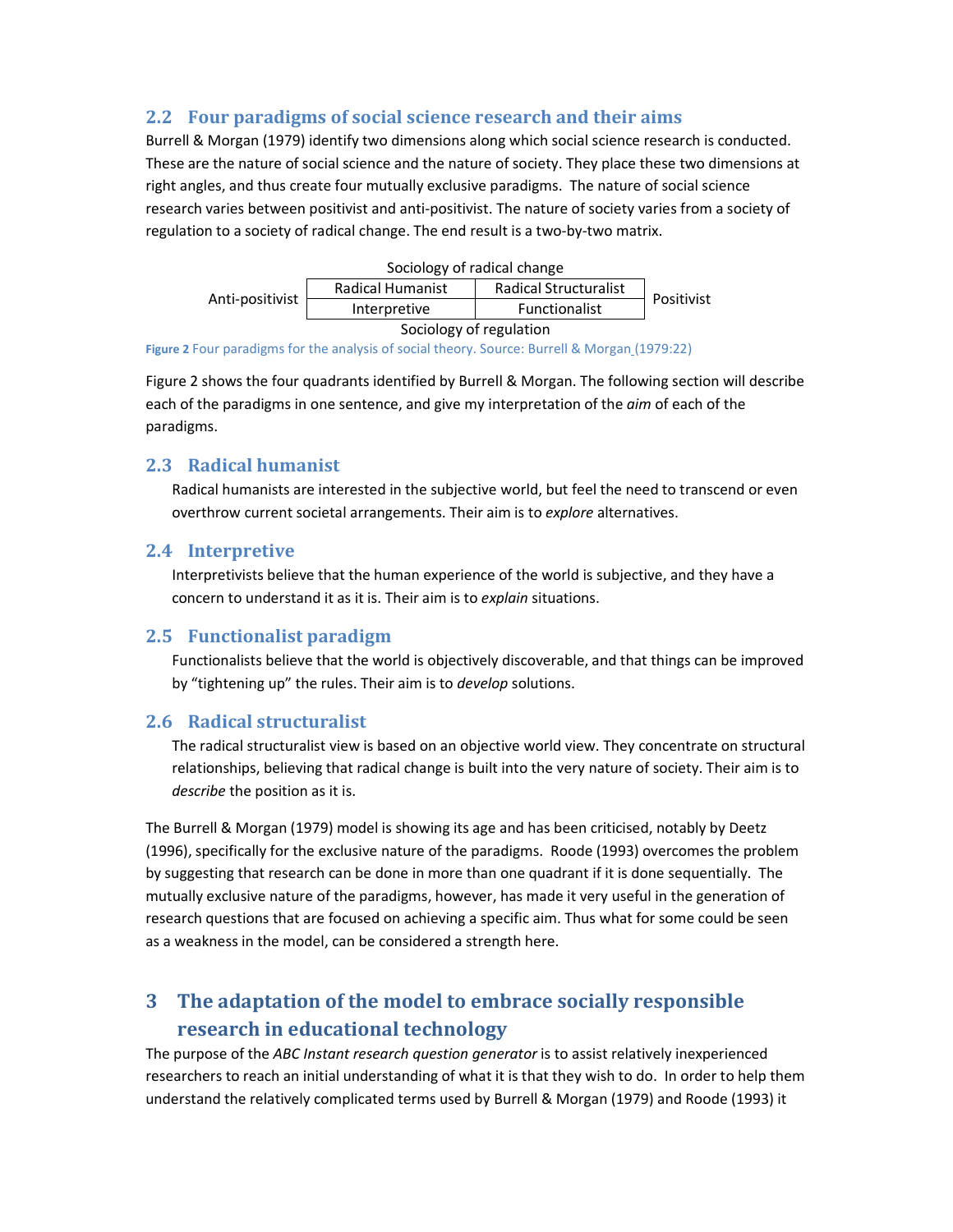was simplified in the following way. On the horizontal level students are asked to position themselves in terms of their belief of the role of scientific knowledge and the role of technology. They have to chose between a subjective or an objective approach. To refine this they should consider the envisaged answer of their research question. Are they hoping for one definite, final objective answer – such as "yes/no" or "75.09%", or are they hoping for a more complicated subjective answer such as "it depends..."? Burrell & Morgan's concepts of a Society of Radical Change and a Society of Regulation are reduced to a conceptualisation of the role of the research in society. Students have to decide if their eventual research output will be a primarily abstract picture of what a situation looks like (that requires radical change) or a set of rules or heuristics that show how something works, and may therefore be the first steps towards regulation.

In this way students are able very quickly to plot their beliefs in the scientific nature of the truth as Subjective/Objective and their conceptualisation of society as Abstract/Concrete. Once they have plotted themselves, we automatically know the answers that they are looking for. There are two sets of answers. The first set is "yes/no or it depends". The second set is "It looks like this" or "It works this way". So when we have the answers, then it is really easy to derive the questions. If the answer is "Yes/no", then the question is "Should we do it this way?" If the answer is "It depends" the question is "How do we deal with this?" If the outcome is a picture, then the question is "What is the composition?" If the outcome is a set of rules, then the question is "Why is this happening?"

#### 4 Four research questions to achieve the aims

Roode (1993) identifies four research questions: What is; how does; why is; and how should? For Roode these questions are not structurally related and, depending on a given situation, researchers may select any combination of questions. I argue that the questions are, indeed, related. Questions may be either subjective, objective, concrete or abstract. Objective questions have only one possible answer. In a sense they are therefore normative – things are correct or they are not. Thus the stem of an objective question is likely to be "How should...?" Subjective questions, on the other hand can have any number of answers, the answers are most likely to be "It depends..." Thus, the stem of a subjective question is likely to be "How does...?"

The second pair of questions are on the "radical change/regulation" dimension. In a world of regulations it is essential to know what the rules are meant to achieve, thus the question should be "Why is..." In a society of radical change it is essential to know what the current situation is, so that it might be overthrown or transcended, thus the question would be "What is...?" In my model I add the concepts of abstract and concrete to this dimension. Radical humanists and radical structuralists are primarily interested in the abstract concepts underlying society, while interpretive researchers and functionalists are interested in concrete understanding, or concrete solutions.

If one were to combine these research question stems with the research aims, then the four paradigms look like Figure 3.

|                   |                             | Abstract                     |                  |  |
|-------------------|-----------------------------|------------------------------|------------------|--|
| Anti-positivist   | What are?                   | Positivist                   |                  |  |
| How does?         | Sociology of radical change | How should?                  |                  |  |
| <b>Subjective</b> | <b>Explore</b>              | <b>Describe</b>              | <b>Objective</b> |  |
|                   | <b>Radical Humanist</b>     | <b>Radical Structuralist</b> |                  |  |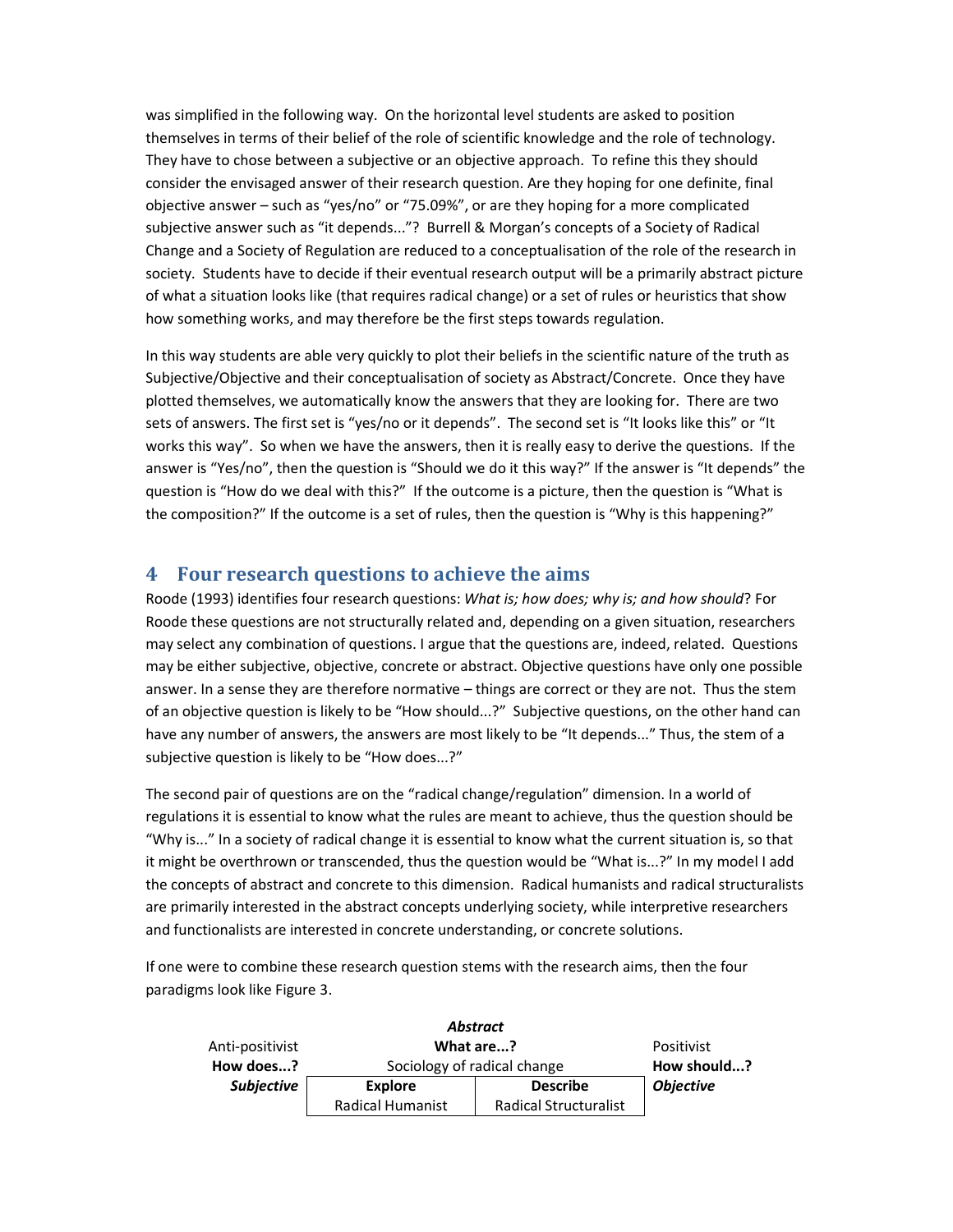| Interpretive                     | <b>Functionalist</b> |  |  |  |
|----------------------------------|----------------------|--|--|--|
| <b>Explain</b><br><b>Develop</b> |                      |  |  |  |
| Sociology of regulation          |                      |  |  |  |
| Why is?                          |                      |  |  |  |
| Concrete                         |                      |  |  |  |
| Linconsolo quaetiane             |                      |  |  |  |

#### Figure 3 Research aims and research questions

To achieve each of the four research aims it is necessary to answer two research questions. One question will be about the nature of research into science and technology and the other about the nature of society. Figure 3 shows how the four research aims can be achieved by the four research questions. If the research aim is to *develop* a solution, then the researcher needs to ask "Why is this not working?" and "How should it be fixed?" If the researcher wishes to explain, then the questions are "How does this work?" and "Why is it working?" If the purpose is to explore the questions are "What is going on here?" and "How does it affect those involved?" Finally if the aim is to describe, then the questions are "What are the elements of this model?" and "How should they be combined or related?"

In formulating the research questions it is important not to phrase questions using incorrect stems. In other words a question "What are the reasons for...?" is not a correct question. The question should be "Why does...?" Similarly, "What is the best way to..." is another way of asking "How should...?"

Given that one is either subjective or objective, or one supports either regulation or radical change, it holds that one cannot conduct research in more than one quadrant at a time. Diametrically opposed questions are mutually exclusive. One cannot ask "How does and how should...?" This is simply because one cannot be both objective and subjective at the same time. Should a researcher have more than one aim, then those aims should be achieved separately. Thus, if one wishes to explore and explain, it holds that the research should be conducted in two cycles, firstly a cycle that explores, then one that explains. Similarly one could explain a problem, then develop a solution, or one could develop a solution and then describe it. In the case of development research, of course one can go the full circle. Describe a situation, explore its parameters, explain its causes, and develop a solution. The key remains to work in one quadrant at a time.

#### 4.1 The research outcomes

Research projects aim to achieve an outcome. The outcome is the result of the answered questions. The relationship between the aims and the outcomes are best described metaphorically. In other words, if the aim of research is to explore, then the result of the exploration will be typographic representation. Traditionally an explorer would be armed with a map, compass and binoculars, and would be expected to return with a typographic chart of the area. Likewise if the aim is to explain, the outcome will be a set of laws, rules, heuristics or algorithms. Newton, for instance, was able to explain the fall of the apple by formulating the law of gravity. If the aim is to develop, then the outcome will be a solution. If the aim is to describe, the outcome will be a model.

## 4.2 What next? The aim and the rationale

The word "rationale" means "reason". As has been indicated the full development research cycle, involves working anti clockwise through all four quadrants. The rationale tells people what you hope to do once the outcome has been delivered. Thus, if your research has a certain aim, the rationale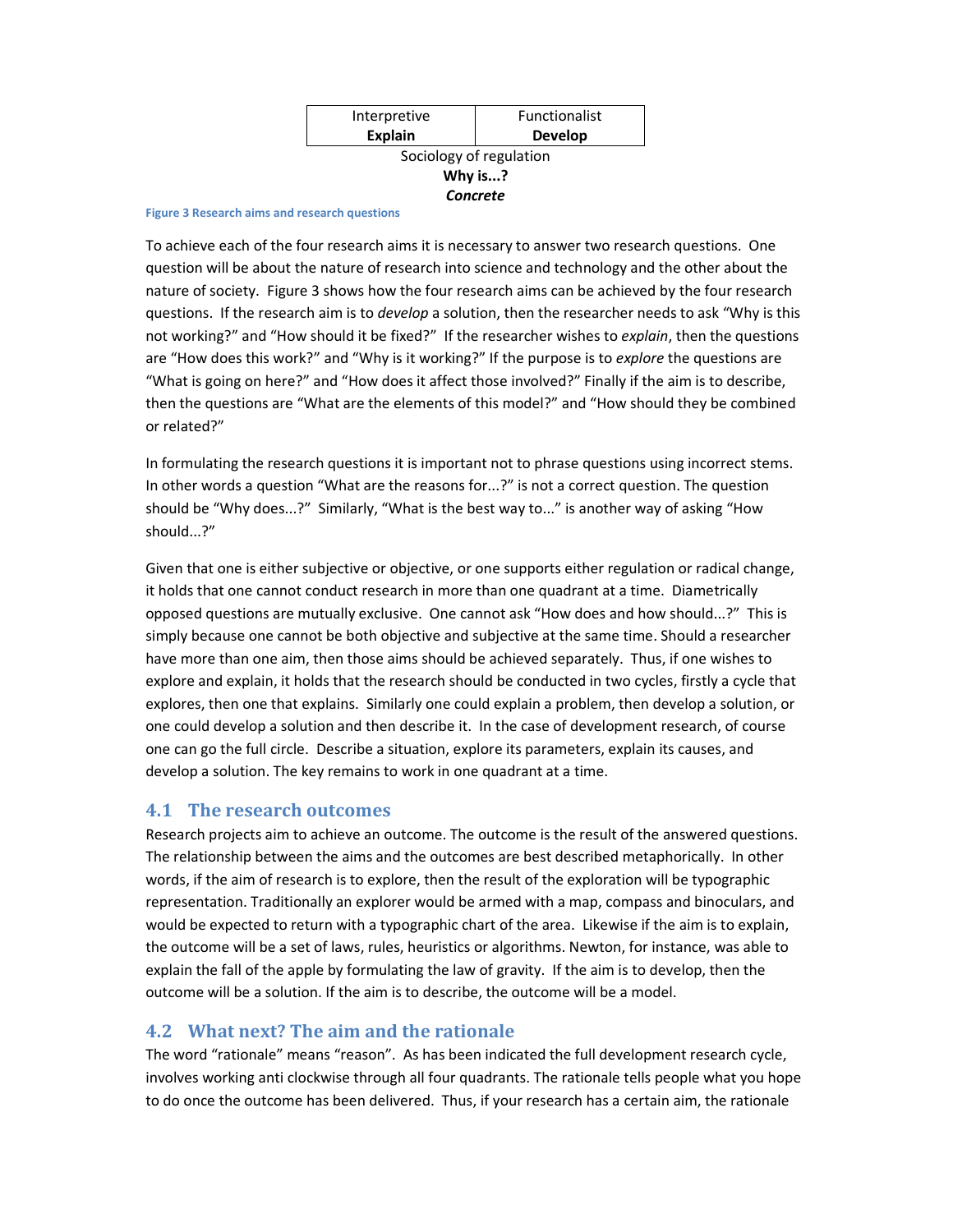will be found in the previous (anti-clockwise) quadrant. If your aim is to describe, then the rationale will be that, once you have a description, you would want to explore that field. Similarly, once you have explored certain tendencies, you would want to do further research to explain them. Once you have an explanation for a problem you would want to develop a solution, and once you have a solution, you would like to describe it in the form of a model so that other people could use it too.



Figure 4 The design research cycle

# 5 Worked examples – four case studies

Over the years a number of doctoral students have used the model described here to refine their research questions. This section will briefly describe one from each quadrant. For the sake of brevity and clarity the research aims and questions may be paraphrased from the more florid versions in the various theses.

# 5.1 Explore (Radical humanist)

Linda van Ryneveld (2005) set out "to explore the complexities involved in teaching and learning in an adult online learning community that had adopted a metaphor of the television reality show,  $Survivor(c)$ " (2005, p. 2). Her research questions were "How do learners construct meaning via online communication?" "How does participation in computer-mediated collaborative work affect learners' motivation and identity? [and] What is the right role for teachers to play in the computer-mediated learning environment?" Van Ryneveld, 2005, p.2). The rationale for her research is to enable us to understand (interpretive) the dynamics that she identifies in her research.

# 5.2 Explain (Interpretive)

Salome Meyer (2005) wanted to explain some elements of the behaviour of online adult learners. Here research objectives were to determine "How online students cope in an online learning environment; why online students ask for help; why online students offer help; the principal causes of motivation and frustration; the nature of the cooperation between students (the nature of peer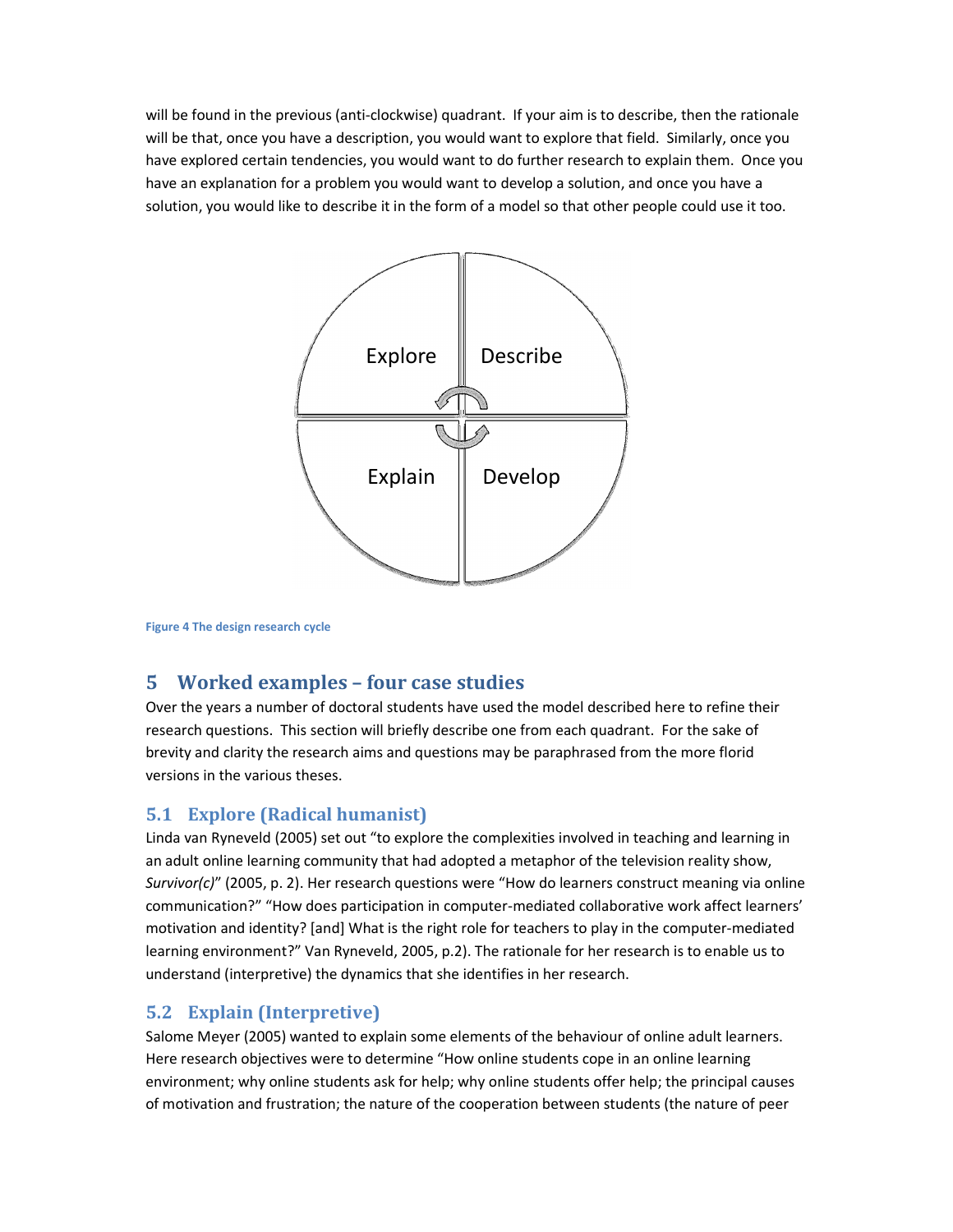support); how (and to what extent) affective experiences of students contribute towards the successful completion of an online course; [and] what could make a student drop off a course regardless of volition" (Meyer, 2005, p. 7). This collection of how and why questions place Meyer's study firmly in the interpretive quadrant. (What could make a student drop off... could be rephrased as Why do students...). Meyer's rationale is, once again, in the next quadrant anti-clockwise: "Should it be possible to determine the affective experiences of students in an online environment, mechanisms could be built into future courses to improve the affective support of students in such an environment (Meyer, 2005, p.9).

## 5.3 (Develop) Functionalist

Linda Cloete (2006) has 11 research questions, sub-divided into four categories. For the sake of this article only a two of these will be extracted and discussed. Question 7 states "What are the problems and limitations in the education of cataloguers in distance education?" (Cloete, 2006, p. 14). This is an example of a "Why" question that has been phrased as a "What is...?" question. In essence what she is really asking is "Why is it so hard to train cataloguers at a distance?" Question 11 is "How should training by means of a mix of media and technology be designed to serve as an appropriate training mode?" (Cloete, 2006, p. 14). The combination of why and how questions put Cloete's research in the Functionalist quadrant where the aim is to develop. This resonates with her stated objective "to investigate the improvement of cataloguing courses, especially by utilising computer-assisted training and web-based training applications" (Cloete, 2006, p. 12). Essentially her aim is to develop an improved course for cataloguers using multimedia and web-based technology. This is confirmed by her anticipated results, that include: "A self-paced flexible learning course, a training resource using a mix of media and technologies, interactive distance learning web utilisation, and a cataloguing laboratory or virtual classroom in the Web environment" (Cloete, 2006, p. 18). Only functionalist research can result in an artefact. However, once she has done developing her programme and evaluating its success, she hopes to provide a description of what she had found – in other words, the rationale for her research is to describe, which puts it in the radical structuralist quadrant – one quadrant anti-clockwise from her aim.

#### 5.4 Describe (Radical structuralist)

Jill Fresen (2005) worked in the field of quality assurance for web-based learning. The research was a reflective study of her own work as an elearning practitioner at the University of Pretoria, and she set out to develop a model for the quality assurance of online learning. Although she calls her thesis an exploratory study models typically occur in the radical structuralist quadrant. She wanted to find one best way of ensuring quality in such a way that it could be compared across different courses. Furthermore she was concerned with the abstract nature of quality and quality assurance as a discipline, rather than with the day-to-day operational running of quality assurance interventions.

Her research questions were (1) "What factors promote quality web-supported learning?" (Fresen, 2005, p. 4). (What are the factors... = What is...?) (2) "What factors contribute to client satisfaction (or frustration) with web-supported learning?"(Fresen, 2005, p. 4). (What are the factors...= What is) and (3) "What lessons were learnt in applying standard quality assurance theory to the instructional design process for web-supported learning?" (Fresen, 2005, p. 4) (lessons learnt = How should...?) Fresen employed a number of strategies to tease out, firstly what the key indicators were for successful online learning, and secondly how those indicators should be achieved. The outcome of her research was a conceptual framework for quality assurance in higher education – in other words,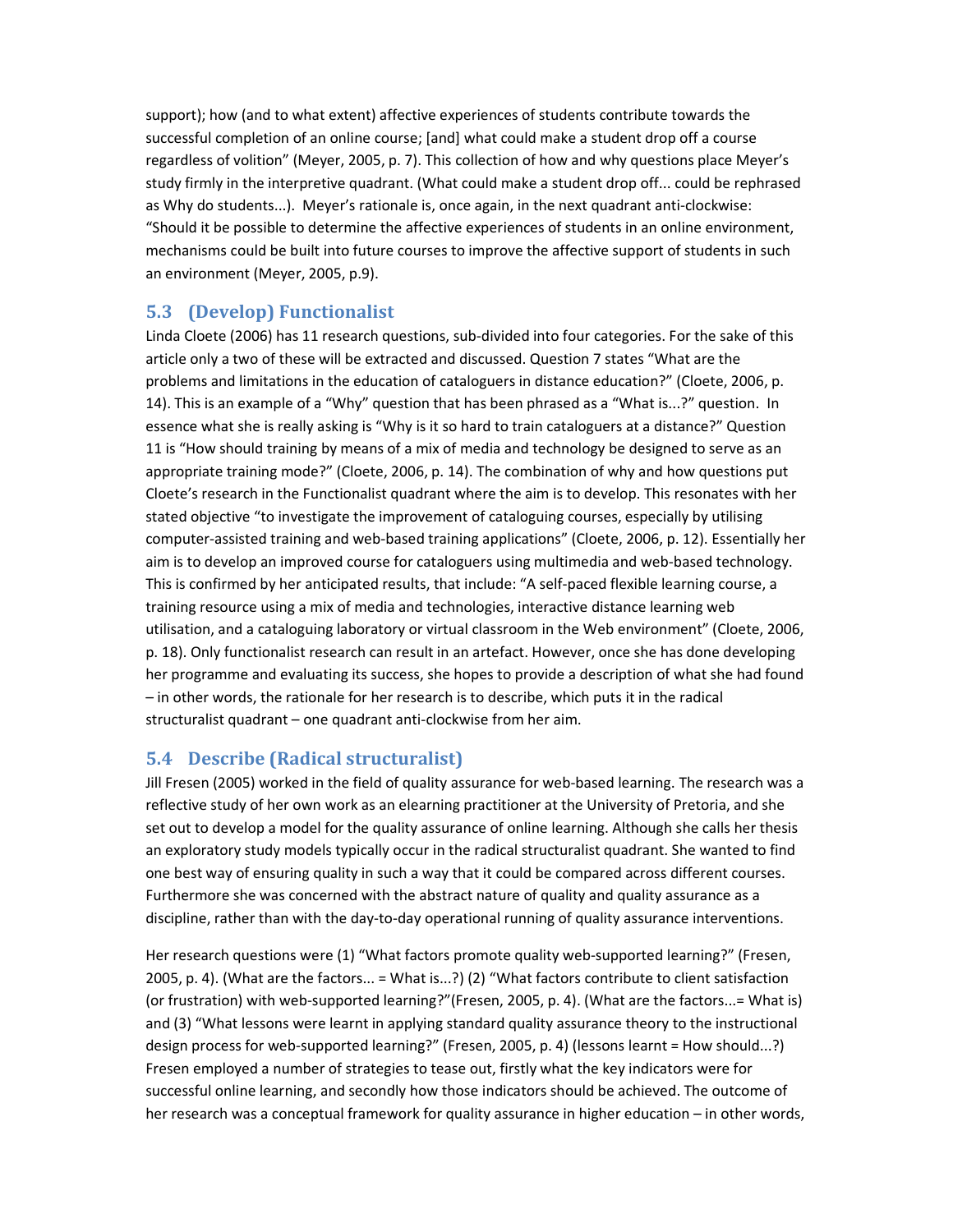a model – a description. Contained in the model was a taxonomy of critical success factors for websupported learning. In her own later work, as in the work of others, Fresen has continued to explore the possibilities and constraints of her quality assurance model – showing that the rationale (to explore) is removed by one quadrant anti-clockwise from the aim (to describe).

Table 1 provides a quick overview of the four studies presented above.

| <b>Author</b> | <b>Paradigm</b> | <b>Aim</b>       | <b>Questions</b> | <b>Outcome</b>   | <b>Rationale</b>  |
|---------------|-----------------|------------------|------------------|------------------|-------------------|
| Van           | Radical         | The purpose of   | What are the     | An indication    | Further           |
| Ryneveld      | Humanist        | this study is to | opportunities    | that that the    | research could    |
|               |                 | explore the      | and challenges   | introduction of  | indicate the      |
|               |                 | role of the      | presented to     | a game           | conditions        |
|               |                 | metaphor of a    | adult learners   | metaphor can     | under which       |
|               |                 | game in the      | when they play   | inspire high     | online games      |
|               |                 | interaction,     | online learning  | levels of        | prove             |
|               |                 | dynamics and     | games?           | motivation in    | motivational or   |
|               |                 | complexities of  | How do these     | adult learners   | challenging.      |
|               |                 | a web-based      | learners         | and provide a    |                   |
|               |                 | module that is   | respond to the   | stimulating, all |                   |
|               |                 | presented to     | challenges and   | be it            |                   |
|               |                 | adult learners   | opportunities?   | challenging,     |                   |
|               |                 |                  |                  | online learning  |                   |
|               |                 |                  |                  | environment      |                   |
| Meyer         | Interpretive    | The purpose is   | How do adult     | Three            | The               |
|               |                 | to interpret the | learners feel    | categories of    | understanding     |
|               |                 | participants'    | about their      | affective        | achieved in this  |
|               |                 | affective        | online learning  | factors that     | study could       |
|               |                 | experiences in   | experiences?     | adult learners'  | assist with the   |
|               |                 | an online        | Why do some of   | experience of    | development of    |
|               |                 | learning         | them continue    | online learning. | methods to        |
|               |                 | environment      | with their       |                  | improve the       |
|               |                 | and to explain   | studies in spite |                  | retention of      |
|               |                 | why they         | of extreme       |                  | online learners   |
|               |                 | remain           | negative         |                  |                   |
|               |                 | studying         | experiences?     |                  |                   |
| Cloete        | Functionalist   | To develop an    | Why do           | A multimedia     | The results of    |
|               |                 | integrated       | cataloguers      | programme        | this research     |
|               |                 | training         | experience       | that was         | could provide a   |
|               |                 | resource         | problems with    | designed to      | blueprint for     |
|               |                 | programme for    | the mastery of   | meet the         | the developing    |
|               |                 | the education    | certain subject  | learning needs   | of further        |
|               |                 | and training of  | content,         | of cataloguers   | multimedia        |
|               |                 | cataloguers      | particularly in  | that was         | training          |
|               |                 |                  | distance         | shown in a       | programmes for    |
|               |                 |                  | education?       | summative        | cataloguers in    |
|               |                 |                  | How should a     | evaluation to    | similar positions |
|               |                 |                  | certain mix of   | have been        |                   |
|               |                 |                  | media and        | successful in    |                   |
|               |                 |                  | technologies be  | meeting its      |                   |

#### Table 1 Four case studies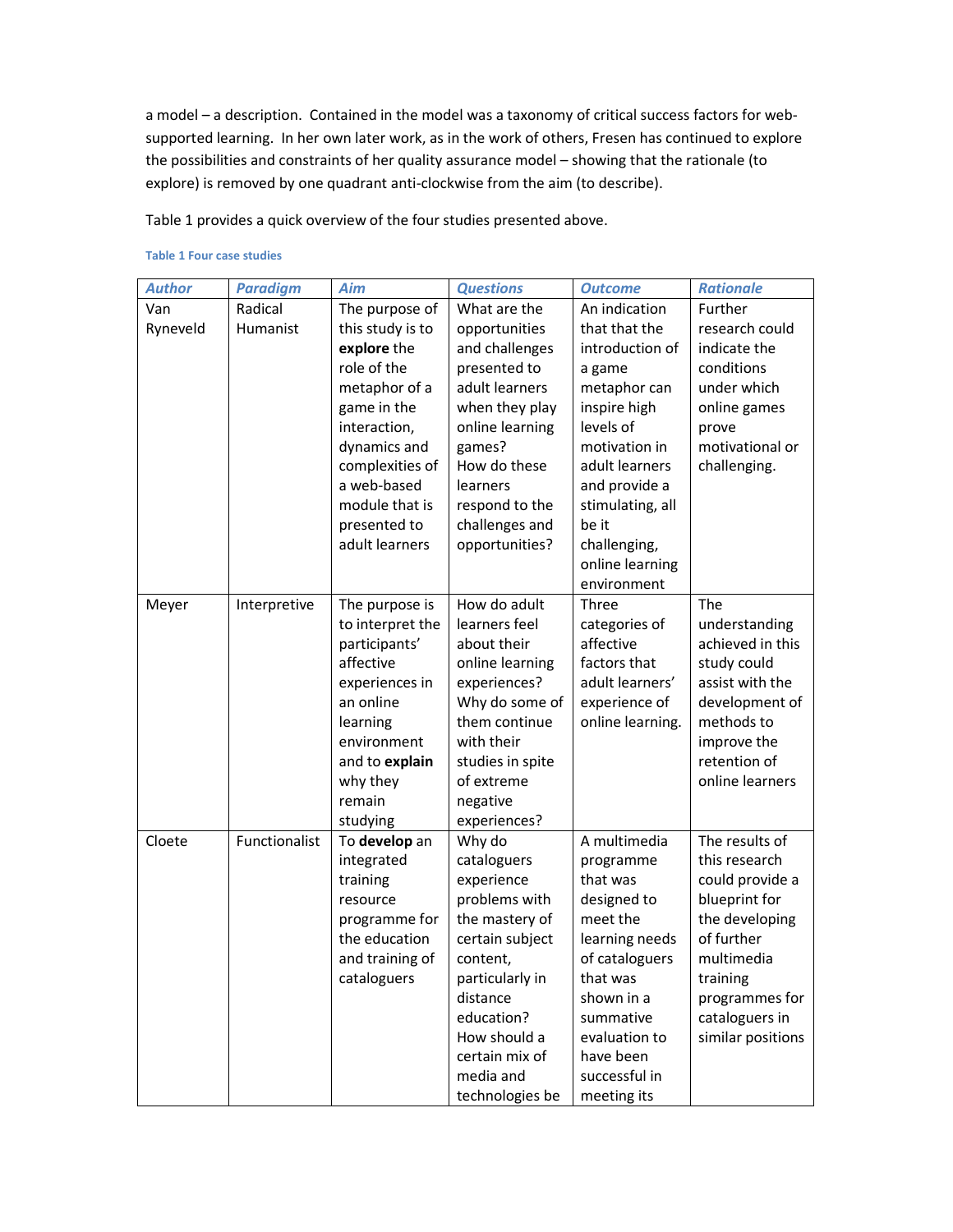|        |                                 |                                                                                                                                         | applied to<br>enable the<br>successful<br>training of<br>cataloguers?                                                                                 | training<br>objectives                                                                                                                                                                       |                                                                                                                                                                                                           |
|--------|---------------------------------|-----------------------------------------------------------------------------------------------------------------------------------------|-------------------------------------------------------------------------------------------------------------------------------------------------------|----------------------------------------------------------------------------------------------------------------------------------------------------------------------------------------------|-----------------------------------------------------------------------------------------------------------------------------------------------------------------------------------------------------------|
| Fresen | Radical<br><b>Structuralist</b> | To describe<br>what happens<br>at the<br>intersection of<br>quality<br>assurance of<br>web-based<br>learning for<br>higher<br>education | What are the<br>key indicators of<br>quality in higher<br>education?<br>How should<br>web-supported<br>learning be<br>designed to<br>achieve quality? | A conceptual<br>framework<br>(model) of<br>quality<br>assurance in<br>higher<br>education, that<br>includes a<br>taxonomy of<br>critical success<br>factors for<br>web-supported<br>learning | To provide a<br>precedent and<br>contribute<br>criteria that<br>would be useful<br>to other higher<br>education<br>institutions. (i.e.<br>to contribute to<br>the further<br>exploration of<br>the theme) |

## 6 Conclusions and recommendations

The four case studies show how doctoral research can be conducted in either of the four quadrants suggested by Burrell & Morgan (1979). Moreover it shows how the use of four questions, used in pairs, help with framing the research.

#### 6.1 The key aims, beliefs and concerns of researchers

The Burrell & Morgan (1979) model tells us that researchers believe either in a positivist (yes/no) reality, or in an anti-positivist (it depends) reality. Their concerns are either with radical change or with regulation. When these two dimensions are placed orthogonally, four quadrants emerge, with four different aims, which I define as to explore, explain, develop or describe. When these aims are achieved in the specific sequence shown above, a complete design research cycle is formed.

## 6.2 Alignment between aims and research questions

The two pairs of diametrically opposed question stems (How does...? – How should...? and What is...? Why does...?) assist with the alignment of the questions and aims, provided that their mutually exclusive character is respected. One cannot ask "How does...? and How should...?" The reason is clear, since one cannot be a little bit subjective and a little bit objective. Neither can one support a little bit of regulation and a little bit of radical change. Selecting one question from each pair, however, will triangulate with the aim of the research. One should however be cautious not to phrase questions incorrectly "What is the reason for...?" actually means "Why is...?".

## 6.3 Recommendations for policy and practice

As a supervisor of many students I have found Burrell & Morgan's framework very useful in categorising the work of all my students to ensure some common basis. Of course there are numerous other models too, and any could be used, but what makes this one particularly useful is that any other type of research could be classified in these two dimensions. All researchers have to position themselves as either subjective or objective, and all researchers have to work either with abstract or concrete realities. The most important recommendation in terms of policy and practice,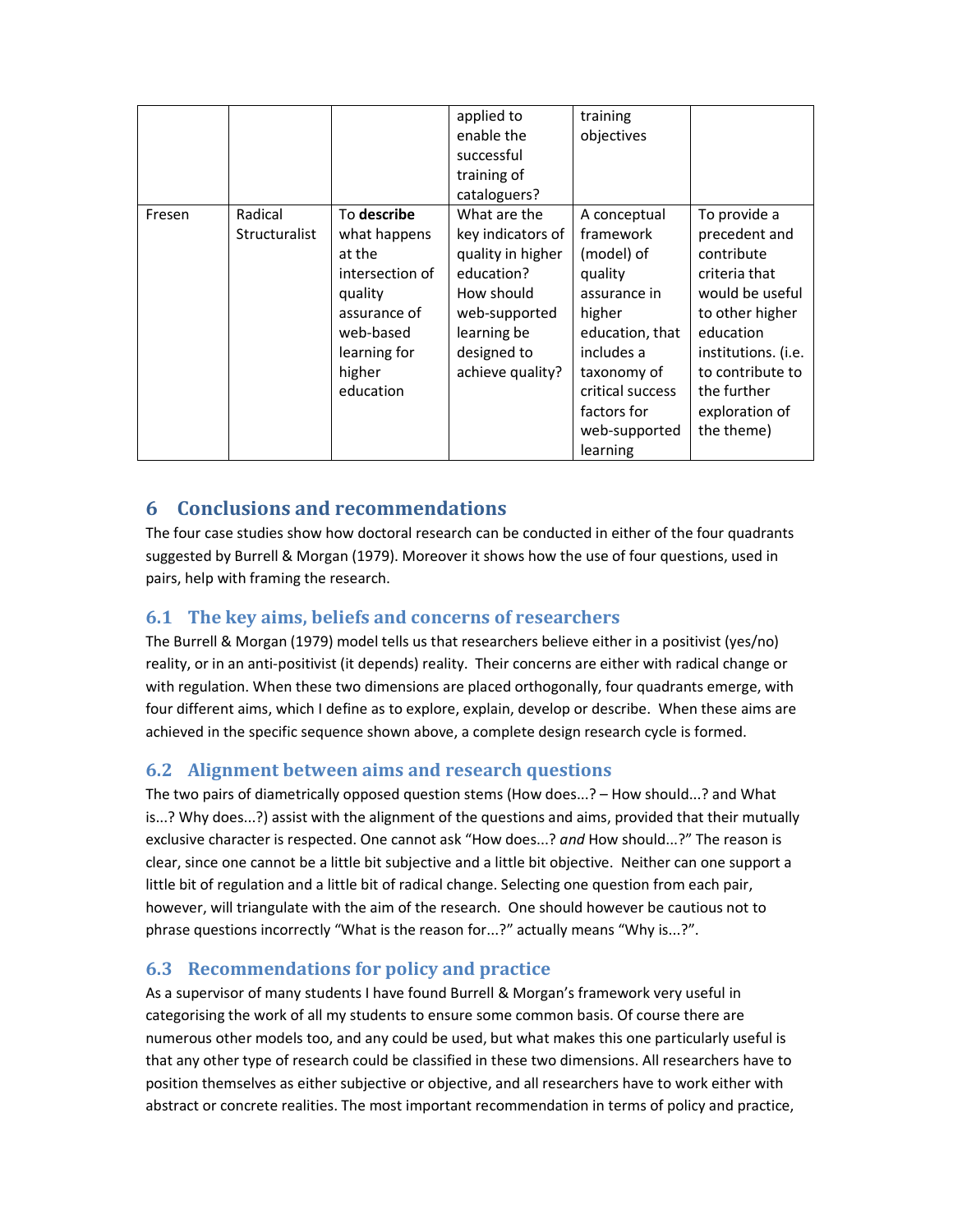though, is that nobody should try to work on both sides of the divide simultaneously. Nobody should try to be a little bit subjective, and also a little bit objective, or predominantly concrete with a slight hint of the abstract. Such research confuses readers and also prevents the researcher from demonstrating proficiency in either dimension.

#### 6.4 Recommendations for further development

The ABC instant research question generator is still in its infancy, but it has shown itself to work well in helping novice researchers to find a point of departure. What is required now is to consider the extent to which the quadrant within which the research is conducted has any influence on the nature of the research. It is tempting to say that Radical Humanist research is predominantly qualitative while radical structuralism is mainly quantitative, but at this stage it is still speculation.

Furthermore the model is useful to classify ongoing research. I have on more than one occasion found it very useful to take a whole set of conference proceedings and to classify them into the four different quadrants, and in that way to obtain a philosophical footprint of the particular conference. In such a way a school, or a professional or research body could determine what their focus is, or maybe what it should be.

## 7 References

Burrell, G. & Morgan, G. (1979). Sociological Paradigms and organisational analysis. London: Heinemann.

Cloete, L.M. (2006). The education and training of cataloguers : a training resource programme. D.Phil thesis, University of Pretoria. Accessed December 21, 2010 from http://upetd.up.ac.za/thesis/available/etd-09142006-155009/

Deetz, S. (1996). Describing differences in approaches to organization science: Rethinking Burrell and Morgan and their legacy. Organization Science, 7 (2): 191-207

Fresen, J.W. (2005). Quality assurance practice in online (web-supported) learning in higher education : an exploratory study. Ph.D thesis, University of Pretoria. Accessed December, 21, 2010 from http://upetd.up.ac.za/thesis/available/etd-02172005-134301/

Meyer, S.M. (2005). An investigation into the affective experiences of students in an online learning environment. Ph.D thesis, University of Pretoria. Accessed December, 21, 2010 from http://upetd.up.ac.za/thesis/available/etd-07292005-090343/

Reeves, T.C. (2001). What is socially responsible research? Retrieved Jan 7 2011 from http://it.coe.uga.edu/~treeves/AERA2000Reeves.pdf

Reeves, T.C. Herrington, J, & Oliver, R. (2005). Design Research: A Socially Responsible Approach to Instructional Technology Research in Higher Education. Journal of Computing in Higher Education., 16(2), 97-116

Roode, J.D. (1993). Implications for Teaching of a Process Based Research Framework for Information Systems. Department of Informatics, University of Pretoria, 0002, Pretoria, South Africa.